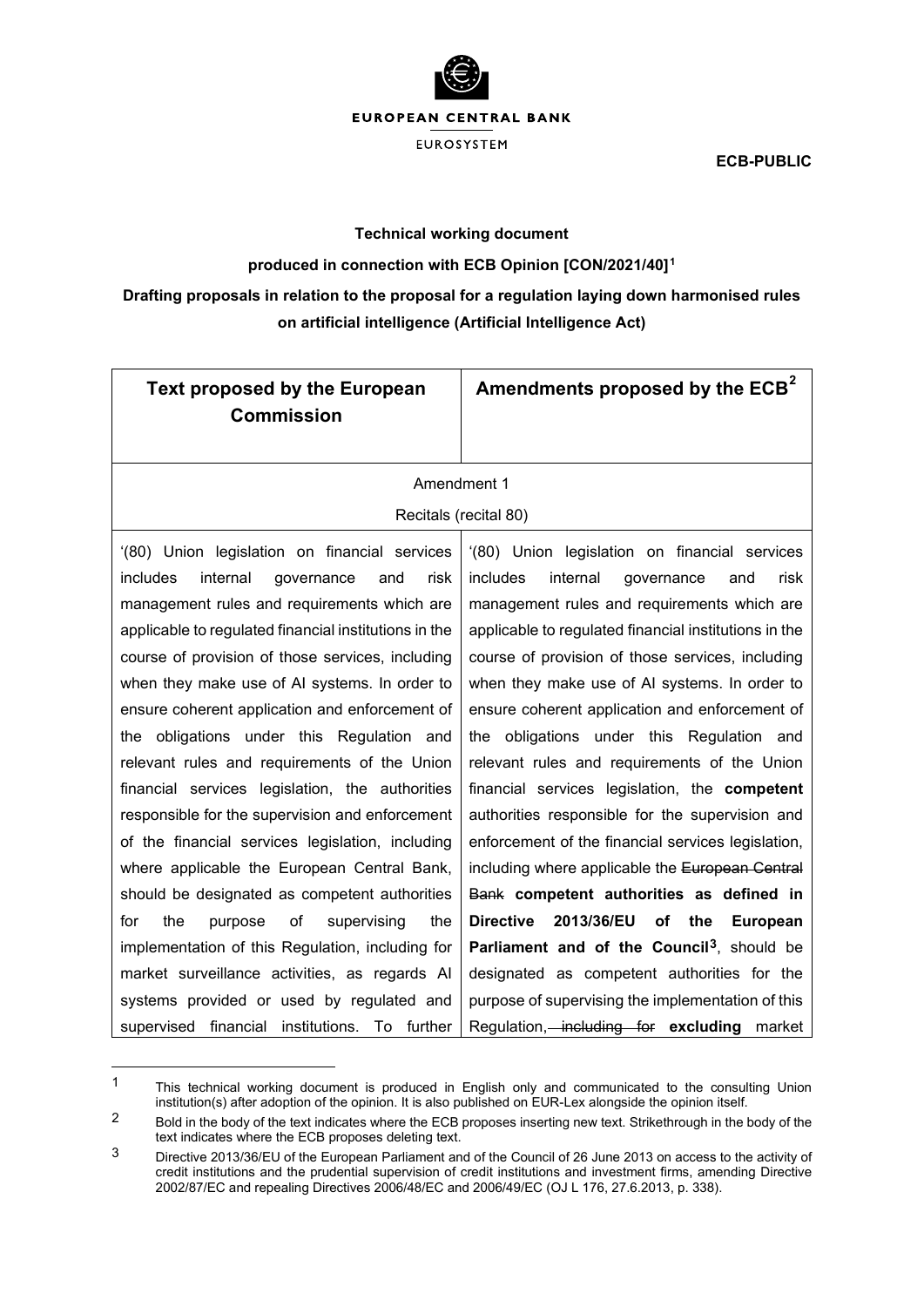| Text proposed by the European<br><b>Commission</b>                                             | Amendments proposed by the ECB <sup>2</sup>          |  |
|------------------------------------------------------------------------------------------------|------------------------------------------------------|--|
| consistency<br>this<br>enhance<br>the<br>between                                               | surveillance activities, as regards AI systems       |  |
| Regulation and the rules applicable to credit                                                  | provided or used by regulated and supervised         |  |
| regulated<br><b>Directive</b><br><i>institutions</i><br>under                                  | financial institutions. To further enhance the       |  |
| 2013/36/EU of the European Parliament and of                                                   | consistency between this Regulation and the          |  |
| the Council, it is also appropriate to integrate the                                           | rules applicable to credit institutions regulated    |  |
| conformity assessment procedure and some of                                                    | under Directive 2013/36/EU of the European           |  |
| the providers' procedural obligations in relation to                                           | Parliament and of the Council, it is also            |  |
| risk management, post marketing monitoring and                                                 | appropriate to integrate certain aspects of the      |  |
| documentation into the existing obligations and<br>conformity assessment procedure and some of |                                                      |  |
| procedures under Directive 2013/36/EU. In order                                                | the providers' procedural obligations in relation to |  |
| to avoid overlaps, limited derogations should                                                  | risk management, post marketing monitoring and       |  |
| also be envisaged in relation to the quality                                                   | documentation into the existing obligations and      |  |
| management system of providers and the                                                         | procedures under Directive 2013/36/EU. In order      |  |
| monitoring obligation placed on users of high-risk                                             | to avoid overlaps, limited derogations should also   |  |
| Al systems to the extent that these apply to credit                                            | envisaged in relation to the<br>quality<br>be        |  |
| institutions regulated by Directive 2013/36/EU.'                                               | management system of providers and the               |  |

monitoring obligation placed on users of high-risk AI systems to the extent that these apply to credit institutions regulated by Directive 2013/36/EU.'

### *Explanation*

*To avoid any deviation from the tasks conferred on the ECB under Council Regulation (EU) No 1024/2013[4](#page-1-0) (hereinafter the 'SSM Regulation'), it is suggested that instead of referring directly to the ECB as a competent authority, the proposed regulation should refer to 'competent authorities as defined in' the relevant acts of Union law, for example, Directive 2013/36/EU of the European Parliament and of the Council.*

*The proposed regulation defines the 'market surveillance authority' as 'the national authority carrying out the activities and taking the measures pursuant to Regulation (EU) 2019/1020' [5](#page-1-1) . The ECB suggests that, to be consistent with the ECB's prudential supervisory competence under Article 127(6) of the Treaty and the SSM Regulation, the text of the proposed regulation should unambiguously clarify that the ECB is not designated as a market surveillance authority or entrusted with any market surveillance activities.*

*Finally, the ECB suggests that the proposed regulation should be amended so that only prudential aspects are part of the conformity assessment.*

<span id="page-1-0"></span><sup>4</sup> Council Regulation (EU) No 1024/2013 of 15 October 2013 conferring specific tasks on the European Central Bank concerning policies relating to the prudential supervision of credit institutions (OJ L 287, 29.10.2013, p. 63).

<span id="page-1-1"></span><sup>5</sup> See Article 3(26) of the proposed regulation.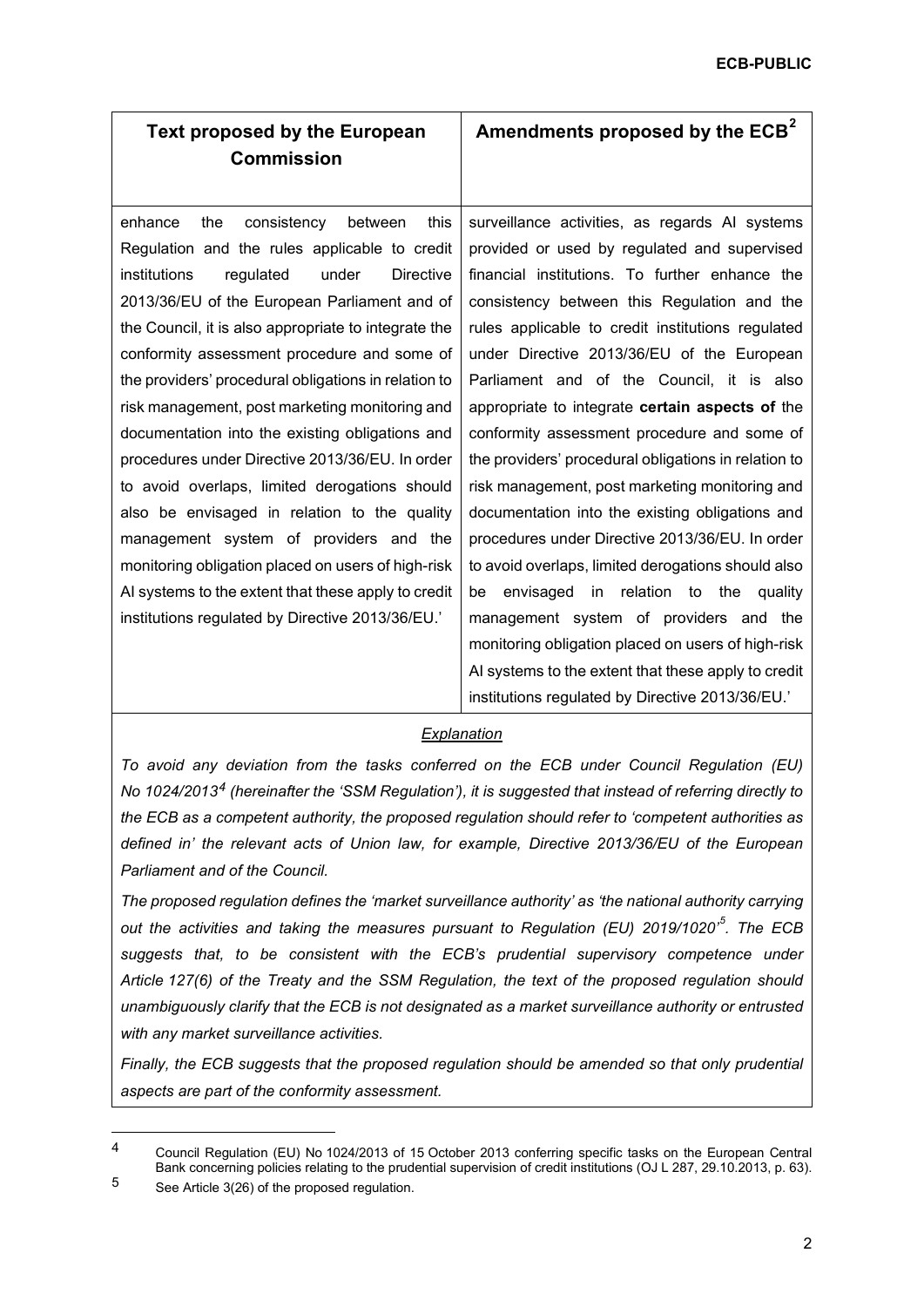| <b>Text proposed by the European</b><br><b>Commission</b>                                                                                                                                                                                                                                                                                                                                                                | Amendments proposed by the ECB <sup>2</sup>                                                                                                                                                                                                                                                                                                                                                                                                                      |  |  |
|--------------------------------------------------------------------------------------------------------------------------------------------------------------------------------------------------------------------------------------------------------------------------------------------------------------------------------------------------------------------------------------------------------------------------|------------------------------------------------------------------------------------------------------------------------------------------------------------------------------------------------------------------------------------------------------------------------------------------------------------------------------------------------------------------------------------------------------------------------------------------------------------------|--|--|
| See paragraphs 2.1, 2.2 and 2.3 of the ECB Opinion.                                                                                                                                                                                                                                                                                                                                                                      |                                                                                                                                                                                                                                                                                                                                                                                                                                                                  |  |  |
| Amendment 2                                                                                                                                                                                                                                                                                                                                                                                                              |                                                                                                                                                                                                                                                                                                                                                                                                                                                                  |  |  |
| Recitals (recital 84)                                                                                                                                                                                                                                                                                                                                                                                                    |                                                                                                                                                                                                                                                                                                                                                                                                                                                                  |  |  |
| Protection<br>(84)<br>The<br>European<br>Data<br>$\left[\ldots\right]$<br>Supervisor should have the power to impose<br>fines on Union institutions, agencies and bodies<br>falling within the scope of this Regulation.'                                                                                                                                                                                                | Protection<br>(84)<br>The<br>European<br>Data<br>$\left[\ldots\right]$<br>Supervisor should have the power to impose<br>fines on Union institutions, agencies and bodies<br>falling within the scope of this Regulation. The<br>powers and responsibilities conferred on the<br><b>European Data Protection Supervisor under</b><br>this regulation should be without prejudice to<br>the independence of the European Central<br><b>Bank under the Treaty.'</b> |  |  |
| Explanation                                                                                                                                                                                                                                                                                                                                                                                                              |                                                                                                                                                                                                                                                                                                                                                                                                                                                                  |  |  |
| The ECB understands that any potential supervision of the ECB by the European Data Protection<br>Supervisor would not be in any way intended to impinge on the ECB's ability to independently carry<br>out the tasks conferred on it by the Treaty. The use by the ECB of an artificial intelligence application<br>when carrying out its basic task of defining and implementing monetary policy is one example of this |                                                                                                                                                                                                                                                                                                                                                                                                                                                                  |  |  |

*situation.* 

*See paragraph 2.4 of the ECB Opinion.* 

| Amendment 3<br>Article 19(2)                        |                                                    |  |
|-----------------------------------------------------|----------------------------------------------------|--|
| '2. For high-risk AI systems referred to in point   | '2. For high-risk AI systems referred to in point  |  |
| 5(b) of Annex III that are placed on the market or  | 5(b) of Annex III that are placed on the market or |  |
| put into service by providers that are credit       | put into service by providers that are credit      |  |
| institutions regulated by Directive 2013/36/EU,     | institutions regulated by Directive 2013/36/EU,    |  |
| the conformity assessment shall be carried out      | the conformity assessment shall be carried out as  |  |
| as part of the procedure referred to in Articles 97 | part of the procedure referred to in Articles 97   |  |
| to 101 of that Directive.'                          | <u>' Al Af that Directive </u>                     |  |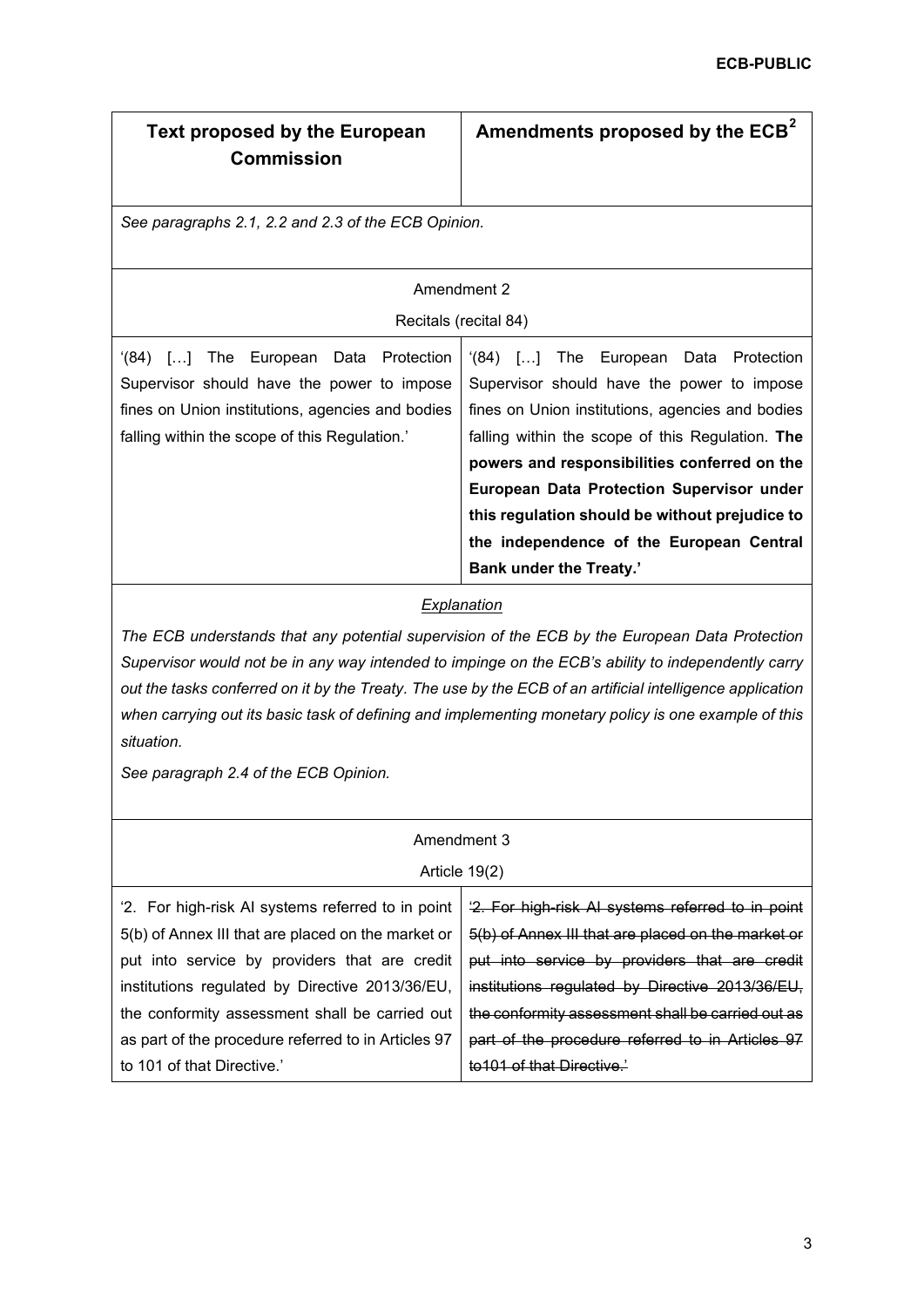| Text proposed by the European |  |
|-------------------------------|--|
| <b>Commission</b>             |  |

## *Explanation*

*To avoid conflict with the first sentence of Article 43(2) of the proposed regulation, Article 19(2) should be removed. As specified in Article 43(2), for high-risk AI systems referred to in points 2 to 8 of Annex III (i.e. including point 5(b)) providers shall follow the conformity assessment procedure based on internal control.* 

*See paragraph 2.2.5 of the ECB Opinion.*

# Amendment 4

### Article 41(2)

'2. The Commission, when preparing the common specifications referred to in paragraph 1, shall gather the views of relevant bodies or expert groups established under relevant sectorial Union law.'

'2. The Commission, when preparing the common specifications referred to in paragraph 1, shall gather the views of relevant bodies or expert groups established under relevant sectorial Union law, **including the relevant competent authorities, when providers that are credit institutions regulated by Directive 2013/36/EU are affected**.''

## *Explanation*

*The ECB should be included in the list of bodies consulted before the adoption of common specifications, where the common specifications in question concern AI systems intended to be used to evaluate the creditworthiness of natural persons or establish their credit score.* 

*See paragraphs 3.1 to 3.3 of the ECB Opinion.*

### Amendment 5

### Article 43(2)

| '2. For high-risk AI systems referred to in points  | '2. For high-risk AI systems referred to in points 2 |  |  |  |
|-----------------------------------------------------|------------------------------------------------------|--|--|--|
| 2 to 8 of Annex III, providers shall follow the     | to 8 of Annex III, providers shall follow the        |  |  |  |
| conformity assessment procedure based on            | conformity assessment procedure based on             |  |  |  |
| internal control as referred to in Annex VI, which  | internal control as referred to in Annex VI, which   |  |  |  |
| does not provide for the involvement of a notified  | does not provide for the involvement of a notified   |  |  |  |
| body. For high-risk AI systems referred to in point | body. For high-risk AI systems referred to in point  |  |  |  |
| 5(b) of Annex III, placed on the market or put into | 5(b) of Annex III, placed on the market or put into  |  |  |  |
| by credit institutions regulated<br>bv<br>service   | service by credit institutions<br>regulated<br>by    |  |  |  |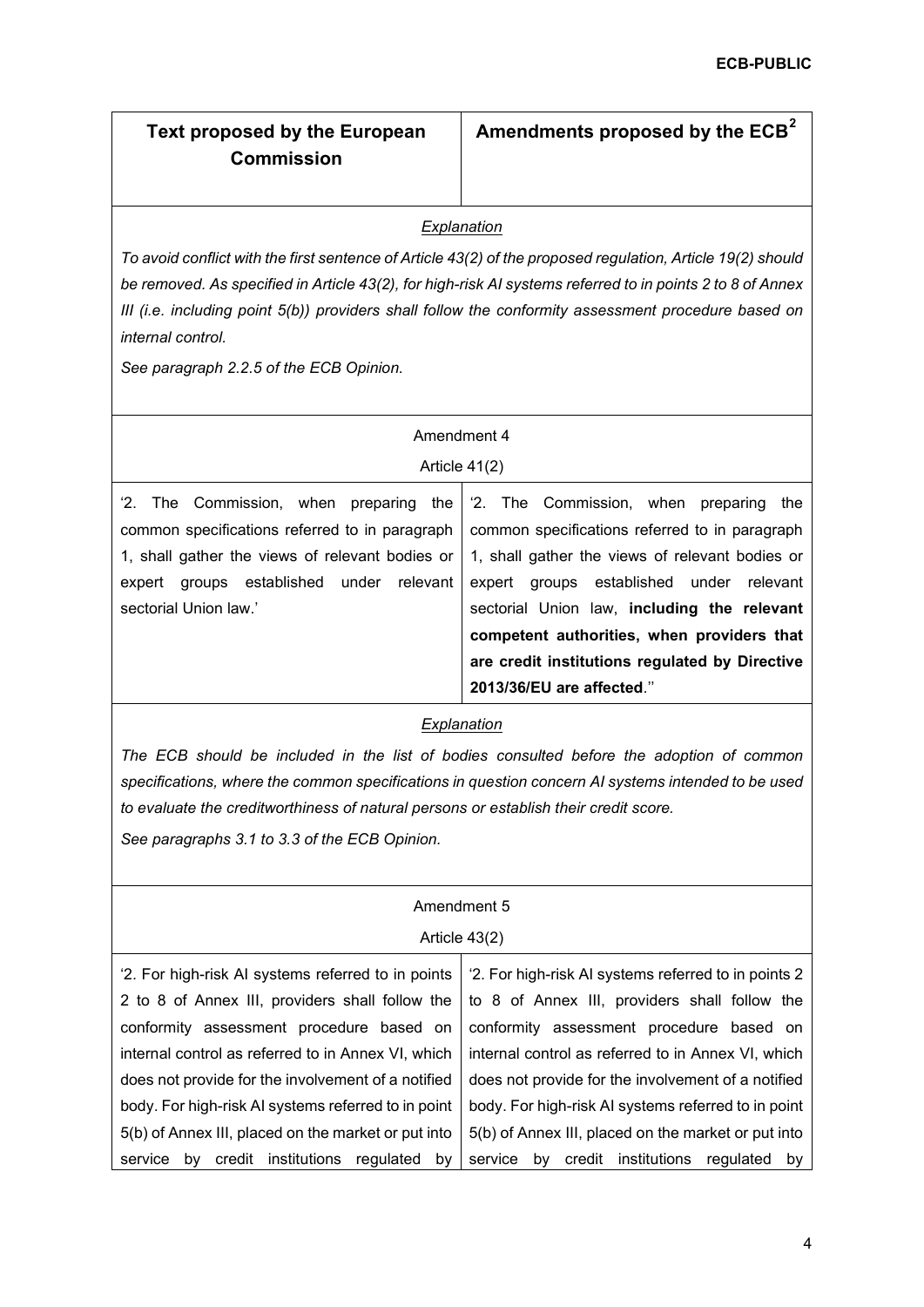| Text proposed by the European<br><b>Commission</b>   | Amendments proposed by the ECB <sup>2</sup>           |  |  |
|------------------------------------------------------|-------------------------------------------------------|--|--|
| <b>Directive</b><br>conformity<br>2013/36/EU.<br>the | <b>Directive</b><br>conformity<br>the<br>2013/36/EU.  |  |  |
| assessment shall be carried out as part of the       | assessment procedure based on internal                |  |  |
| procedure referred to in Articles 97 to 101 of that  | control shall be verified by means of an ex           |  |  |
| Directive.'                                          | <b>post assessment</b> and carried out as part of the |  |  |
|                                                      | procedure referred to in Articles 97 to 101 of that   |  |  |
|                                                      | Directive, but only to the extent that prudential     |  |  |
|                                                      | risks<br>related<br>requirements<br>and<br>are        |  |  |
|                                                      | concerned.'                                           |  |  |

### *Explanation*

*Because Article 127(6) of the Treaty only permits the conferral of tasks on the ECB in policy areas that relate to the prudential supervision of credit institutions, the ex post control to be conducted by the ECB would focus on the prudential risks credit institutions may be exposed to. To the extent that matters specific to health, safety and fundamental rights are concerned, the Union legislator could decide to allocate responsibility to relevant competent authorities.* 

*See paragraphs 2.2.2, 2.2.3 and 2.2.5 of the ECB Opinion.*

#### Amendment 6

#### Article 64(4)

'4. For AI systems placed on the market, put into service or used by financial institutions regulated by Union legislation on financial services, the market surveillance authority for the purposes of this Regulation shall be the relevant authority responsible for the financial supervision of those institutions under that legislation.'

'4. For AI systems placed on the market, put into service or used by financial institutions regulated by Union legislation on financial services, the market surveillance authority for the purposes of this Regulation shall be the **[Union legislator to identify relevant** relevant authority designated under responsible for the financial supervision of those institutions under that legislation**]**.'

#### *Explanation*

*To ensure compliance with the scope of the ECB's competence under Article 127(6) of the Treaty, the designation of the ECB as market surveillance authority responsible for AI systems placed on the market, put into service or used by credit institutions should be clarified. The ECB's tasks should be limited to the prudential supervision of credit institutions. They should not include the supervision of products for the purpose of ensuring consumer protection. Nevertheless, it may be the case that certain Member States will consider the designation of national competent authorities currently involved in the supervision of credit institutions as responsible for market surveillance activities if such designation is permitted under the relevant national legal frameworks and at least to the extent*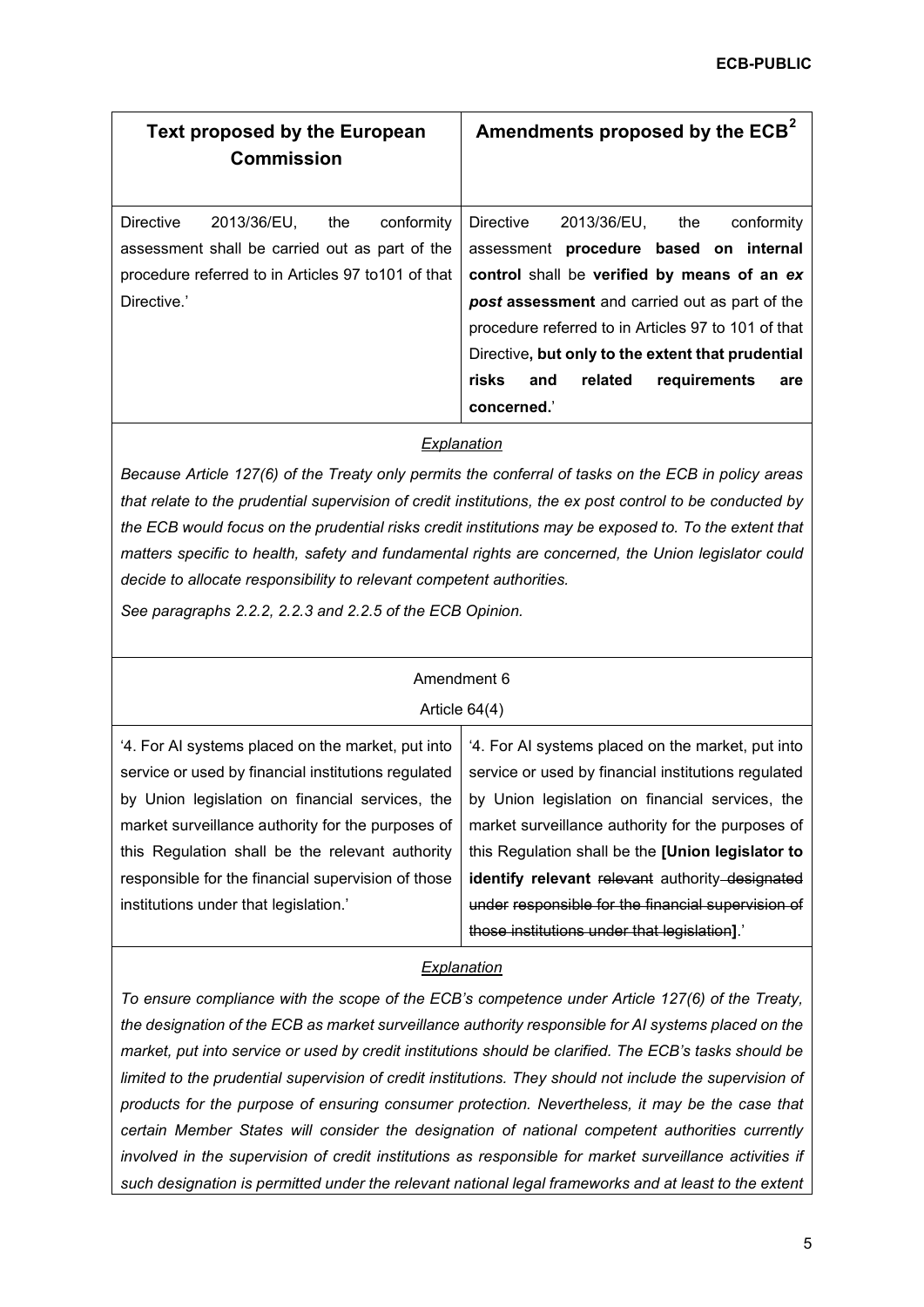# **Text proposed by the European Commission**

*that market surveillance tasks apply to situations in which an AI system is put into service for own use.* 

*See paragraphs 2.1.4 to 2.1.7 of the ECB Opinion.*

# Amendment 7

## Point 5(b) of Annex III

'5(b) AI systems intended to be used to evaluate the creditworthiness of natural persons or establish their credit score, with the exception of AI systems put into service by small scale providers for their own use;'

'5(b) **As of the adoption of specific common specifications pursuant to Article 41 of this Regulation,** AI systems intended to be used to evaluate the creditworthiness of natural persons or establish their credit score, with the exception of AI systems put into service by small scale providers for their own use **and AI systems that leverage on the standalone use of linear regression or logistic regression or decision trees under human supervision, provided that the impact of such approaches to the assessment of natural persons' creditworthiness or credit score is minor;**'

## *Explanation*

*Currently credit institutions regularly carry out, as part of their day-to-day business, activities that would qualify as high risk merely because they are intended to be used to evaluate the creditworthiness of natural persons or establish their credit score. Given the relatively high degree of standardisation and simplicity of some of these practices, it should be possible to adopt common specifications to clarify when these AI systems can be presumed to be in conformity with the applicable requirements. To minimise any hindrance to the use of these systems until these common specifications are adopted, it is also proposed that the entry into effect of the applicable requirements is postponed until the adoption of these common specifications, which should both spell out the conditions under which high-risk AI systems in this field shall be presumed to be in conformity with applicable requirements, and define when AI systems should be considered as put into service by small scale providers for their own use, and therefore fall within the scope of the exemption from qualification as a high risk AI system.* 

*Additionally, in line with the ECB's technology-neutral approach and to provide for greater clarity in supervisory expectations, AI systems intended to be used to evaluate the creditworthiness of natural persons or establish their credit score and which leverage on the standalone use of linear regression*